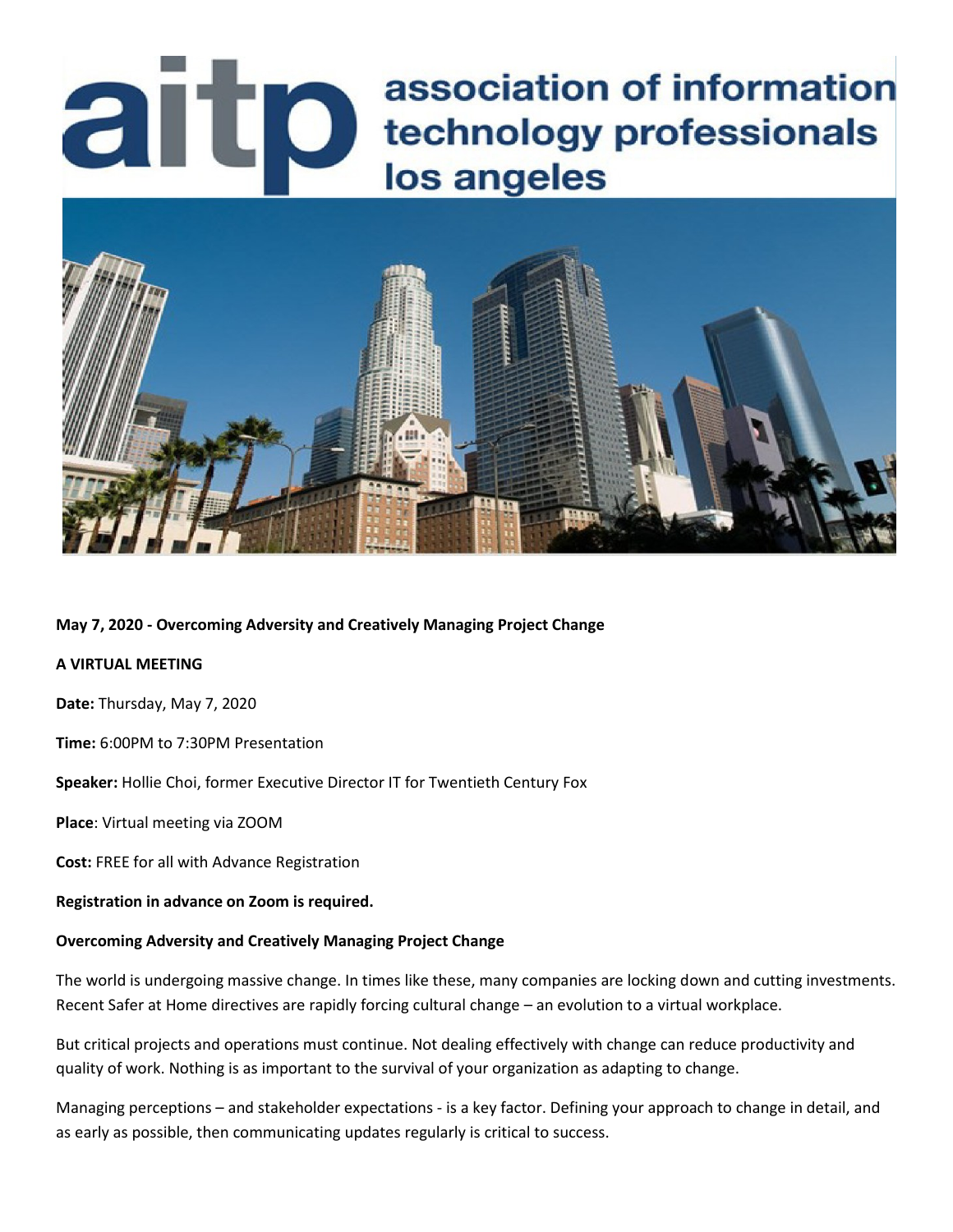Technology tools for remote meetings and collaboration are critical enablers in these unprecedented times.

This presentation will offer ideas for leading through adversity, weathering the storm and providing value to stakeholders while working with limited resources. How to apply your creativity, with strategies that can be adapted to any company culture irrespective of outside stressors. Managers, Project Managers, Analysts, and Product Owners will come away with new ideas to approach project management, stakeholder expectations and provide management with the successful deliverables they expect.

Advance registration for the ZOOM meeting is required. Go to our LinkedIn Events page at

<https://lnkd.in/gKurSbV> for the link to Zoom registration. After registering, you'll receive a confirming email from Zoom.



### **About our Speaker**

### **Hollie Choi, Former Executive Director, IT for Twentieth Century Fox**

As the owner for Fox's cornerstone Intellectual Property Management platform, Hollie led the digital transformation to Salesforce and AWS. When Fox was sold to Disney last year, she designed a framework and developed the roadmap for how the company would merge its intellectual property platforms. Hollie is dedicated to building and empowering teams who work together so well that they consistently deliver what others think is impossible. She was a founding member of Women @ Fox as well as 21stCentury Fox's Women in Technology. She served on the Board of Directors for the Foundation at Pierce College which supports a variety of partnerships and alliances within the community.

## **About Our Sponsors**



## **Visibility One - Making it Simple**

VisibilityOne Cuts Down Videoconferencing Troubleshooting.

The industry's first UCC monitoring application that goes beyond SNMP. VisibilityOne provides a new layer of information simply not available with standard monitoring tools. Patented business intelligence offers a single, data-rich view, across multiple vendors and cloud services to provide real-time performance, actionable insights, and reporting.

Learn more at<https://www.visibility.one/>